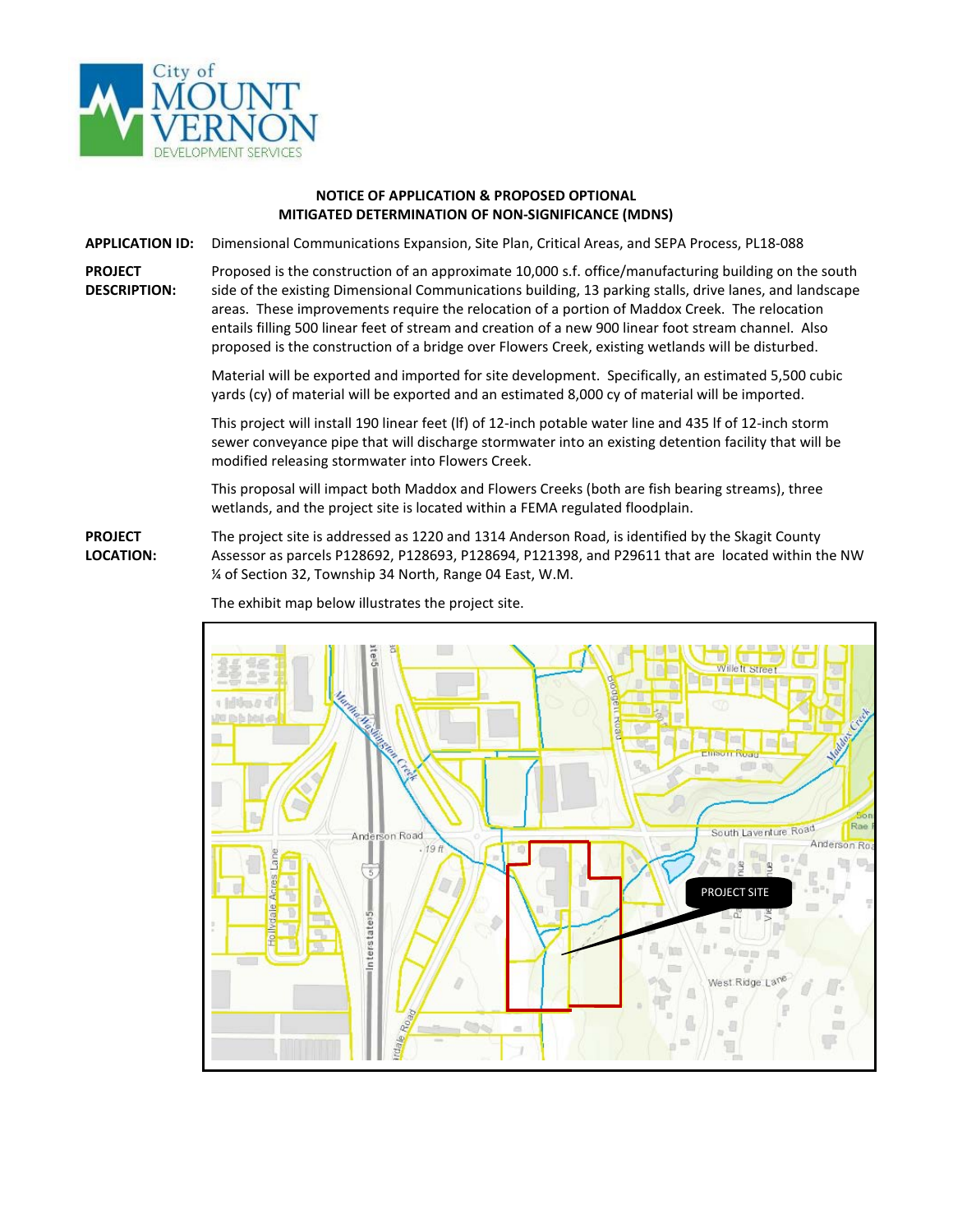| <b>APPLICANT &amp; PROPERTY OWNER:</b> | <b>PROPERTY OWNER:</b>     | <b>CITY STAFF CONTACT:</b>                 |
|----------------------------------------|----------------------------|--------------------------------------------|
| Dimensional Communications Inc.        | Sundance Energy            | Development Services Department            |
| Attention: Mr. Paul Hagman             | Attention: Lawrence Felzer | Rebecca Lowell, Principal Planner          |
| 1220 Anderson Road                     | 1314 Anderson Road         | 910 Cleveland Ave                          |
| Mount Vernon, WA 98273                 | Mount Vernon, WA 98274     | Mount Vernon, WA 98273                     |
| (360) 424-6164                         |                            | Telephone - 360-336-6214; Facsimile - 360- |
|                                        |                            | 336-6283                                   |

**OPTIONAL MITIGATED DETERMINATION OF NON-SIGNIFICANCE (MDNS):** As the Lead Agency, the City of Mount Vernon has determined that significant environmental impacts are unlikely to result from the proposed project. Therefore, as permitted under the RCW 43.21C.110, the City of Mount Vernon is using the Optional MDNS process to give notice that a MDNS is likely to be issued. Comment periods for the project and the proposed MDNS are integrated into a single comment period. There will be no comment period following the issuance of the Threshold Mitigated Determination of Non-Significance (MDNS). A 10-day appeal period will follow the issuance of the MDNS.

| <b>DETAILS:</b>                 |                                                                                            |                                  |                                      |  |
|---------------------------------|--------------------------------------------------------------------------------------------|----------------------------------|--------------------------------------|--|
| <b>Permit Application Date:</b> | May 17, 2018                                                                               | <b>Counter &amp; Technically</b> | May 21, 2018 (counter complete)      |  |
|                                 |                                                                                            | Complete:                        | June 18, 2018 (technically complete) |  |
| <b>Permits/Review</b>           | Site Plan Approval, Traffic Concurrency, SEPA, Demolition, Building, Critical Area, Fill & |                                  |                                      |  |
| Requested:                      | Grade, Floodplain, and Right-of-Way Permits. Other City Permits that may be Required:      |                                  |                                      |  |
|                                 | None Known.                                                                                |                                  |                                      |  |

| <b>CONSISTENCY OVERVIEW:</b>                                                    |                                                                                                                                                                                                                                                                                                                                                                                                                                                                                                                |  |
|---------------------------------------------------------------------------------|----------------------------------------------------------------------------------------------------------------------------------------------------------------------------------------------------------------------------------------------------------------------------------------------------------------------------------------------------------------------------------------------------------------------------------------------------------------------------------------------------------------|--|
| Zoning:                                                                         | Commercial-Limited Industrial (C-L), Community Commercial (C-3), and the portion of the<br>site located within Skagit County's jurisdiction is designated by the County as Rural Reserve<br>(RRv)                                                                                                                                                                                                                                                                                                              |  |
| <b>Comprehensive Plan:</b>                                                      | Commercial-Limited Industrial (C-L), Community Retail (CR), and the portion of the site<br>located within the City's UGA is designated by the City as Single-Family Medium Density                                                                                                                                                                                                                                                                                                                             |  |
| <b>Environmental Documents</b><br>that Evaluate the<br><b>Proposed Project:</b> | SEPA Checklist dated June 20, 2018, Habitat Assessment FEMA Floodplain dated November<br>10, 2018 prepared by PC&R, Critical Area Assessment Report with Biological Evaluation and<br>Mitigation Plan dated June 2017 prepared by PC&R, Cultural Resources Review dated April<br>27, 2018 prepared by Drayton Archaeology, Transportation Concurrency dated May 31,<br>2018 prepared by TSI, Drainage Report dated April 5, 2018 prepared by Northwest Datum<br>and Design, Inc., civil plans, and site plans. |  |
| <b>Development Regulations</b><br><b>Used for Project</b><br><b>Mitigation:</b> | The project is subject to the City's SEPA Code, Critical Areas Ordinance, the Comprehensive<br>Plan, Subdivision and Zoning Code, Drainage, Engineering and Concurrency Requirements<br>and other applicable local, state and federal regulations as appropriate.                                                                                                                                                                                                                                              |  |

## **CONDITIONS BEING CONSIDERED TO MITIGATE ENVIRONMENTAL IMPACTS:**

- 1. Any person engaged in ground disturbing activity who encounters or discovers historical and/or archeological materials in or on the ground shall:
	- a. Immediately cease any activity which may cause further disturbance;
	- b. Make a reasonable effort to protect the area from further disturbance; and,
	- c. Report the presence and location of the material to the proper authorities in the most expeditious manner possible.
- 2. The applicant shall submit a completed Biological Opinion Checklist to the satisfaction of the Development Services Department documenting that the project does not have an adverse effect on endangered species or their critical habitat prior to any permits authorizing land disturbing activities being issued.
- 3. The proposed work within the identified streams, wetlands, and their associated buffers shall comply with all of the following conditions:
	- a. The City's consultant biologist shall monitor this work and shall submit reports documenting the progress and completion of these activities to the City.